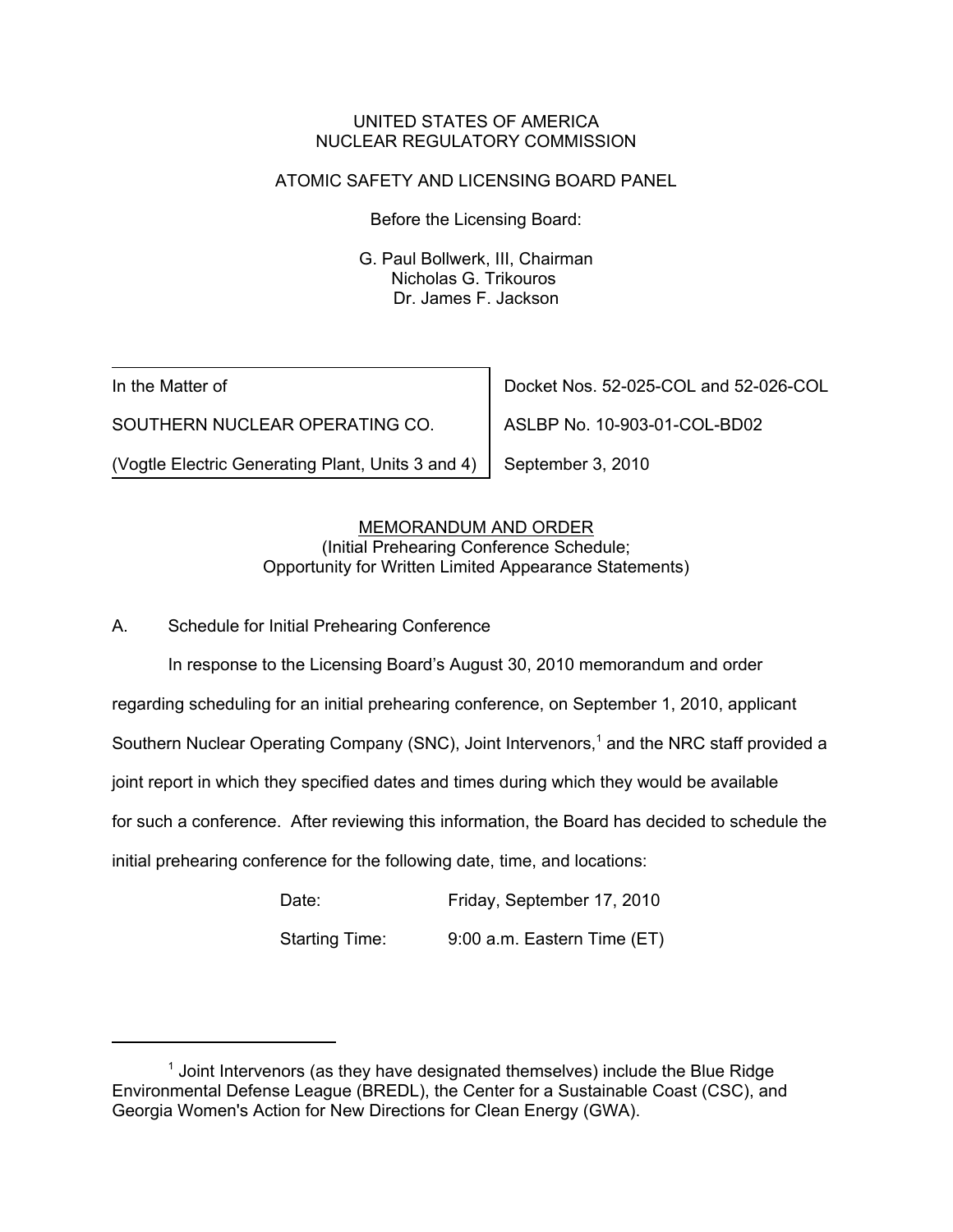# Locations: Atomic Safety and Licensing Board Panel Hearing Room Room T-3B45 Third Floor, Two White Flint North Building 11545 Rockville Pike Rockville, Maryland

and

245 Peachtree Center Ave., Suite 1200 (Reception Area)<sup>2</sup> Atlanta, Georgia

The Board will preside over this prehearing conference from the Panel's Rockville, Maryland hearing room. The Board also anticipates that counsel for SNC, Joint Intervenors, and the staff will participate from the Panel's Rockville facility. To accommodate any members of the public in the vicinity of the proposed Vogtle Electric Generating Plant facilities who might wish to observe the proceeding, the prehearing conference also will be available for viewing only (via videoconference) from the above-designated conference room in the agency's Region II office in Atlanta. Anyone wishing to attend at the Rockville or Atlanta locations is reminded that they should arrive in sufficient time to allow for security screening and should bring a government-issued picture identification card (i.e., a driver's license).

The allocation of time for arguments by legal counsel in connection with Joint Intervenors' August 12, 2010 request (as revised) to admit new contention SAFETY-2 is as follows:3

 $2$  Members of the public wishing to observe the prehearing conference from NRC's Region II office in Atlanta should report to the twelfth floor reception area, after which they will be escorted to the viewing area (Executive Conference Room, R2-1486-32p).

<sup>&</sup>lt;sup>3</sup> Prior to beginning their arguments, counsel for Joint Intervenors and for SNC and the staff should be prepared to advise the Board about how they wish to divide their respective time allocations.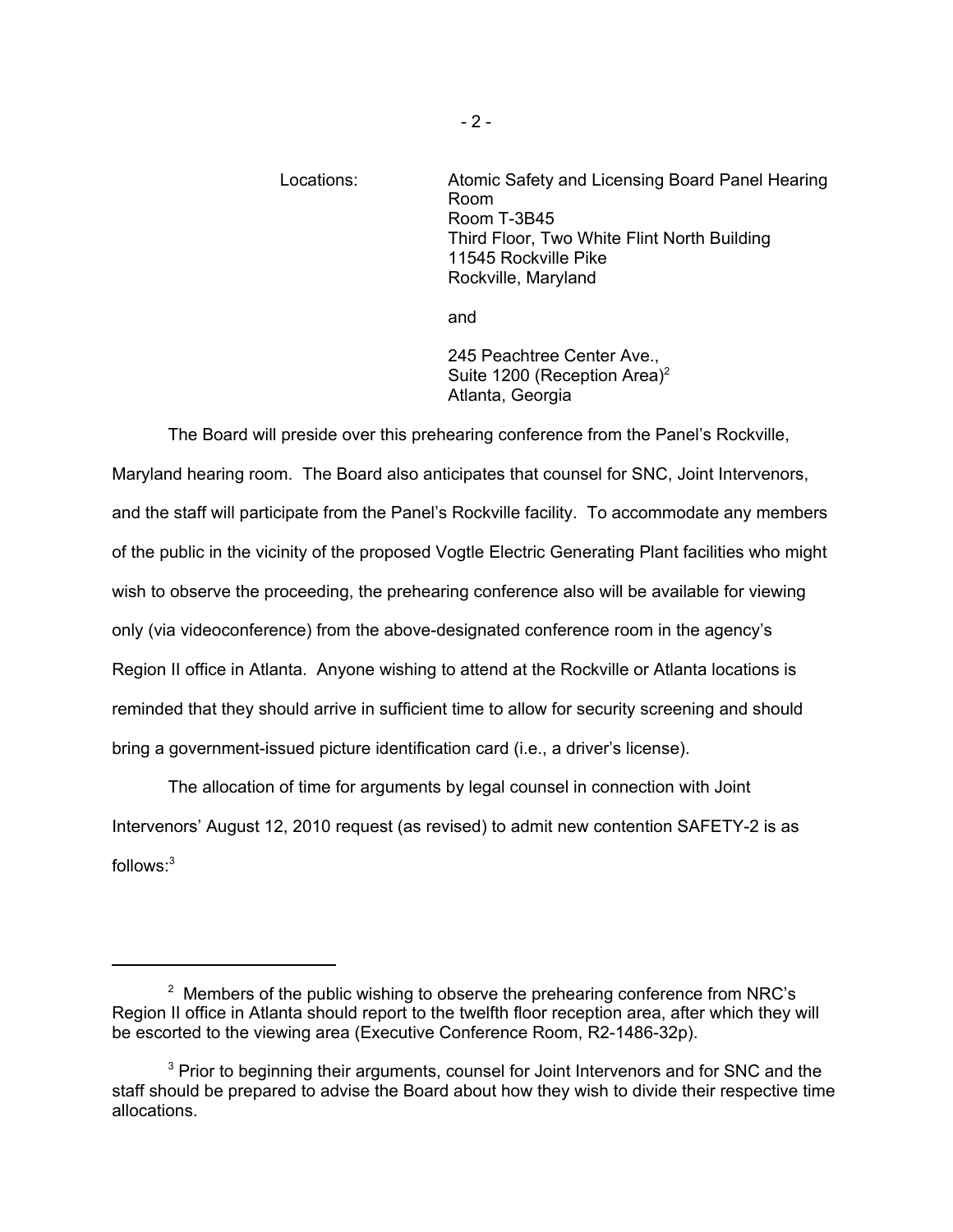Joint Intervenors -- 60 minutes (includes rebuttal)

SNC and NRC staff -- 60 minutes (total for both participants)

In their arguments, the participants should be prepared to address all the issues -- both procedural (i.e., Joint Intervenors standing; compliance with requirements governing nontimely/new contentions under 10 C.F.R. § 2.309(c)(1), (f)(2), and record reopening under section 2.326) and substantive (i.e., compliance with section 2.309(f)(1) contention admission standards) -- that have been raised relative to the admissibility of contention SAFETY-2. Absent some other agreement among the participants, the Board anticipates that argument will be presented by only one counsel for each participant.

#### B. Limited Appearance Statements by Members of the Public

Relative to the opportunity for members of the public to present limited appearance statements in accord with 10 C.F.R. § 2.315(a), the Board does not intend to conduct oral limited appearance sessions at this juncture. Any person not a petitioner to this proceeding who wishes to make a statement regarding the issues in the proceeding can do so in writing. Limited appearance statements, which are placed in the docket for the hearing, provide members of the public with an opportunity to make the Board and/or the participants aware of their concerns about matters at issue in the proceeding.

A written limited appearance statement can be submitted at any time and should be sent to the Office of the Secretary using one of the methods prescribed below:

| Mail to:   | Office of the Secretary<br>Rulemakings and Adjudications Staff<br>U.S. Nuclear Regulatory Commission<br>Washington, D.C. 20555-0001 |
|------------|-------------------------------------------------------------------------------------------------------------------------------------|
| Fax to:    | (301) 415-1101 (verification (301) 415-1966)                                                                                        |
| E-mail to: | hearingdocket@nrc.gov                                                                                                               |

In addition, a copy of the limited appearance statement should be sent to the Licensing Board

- 3 -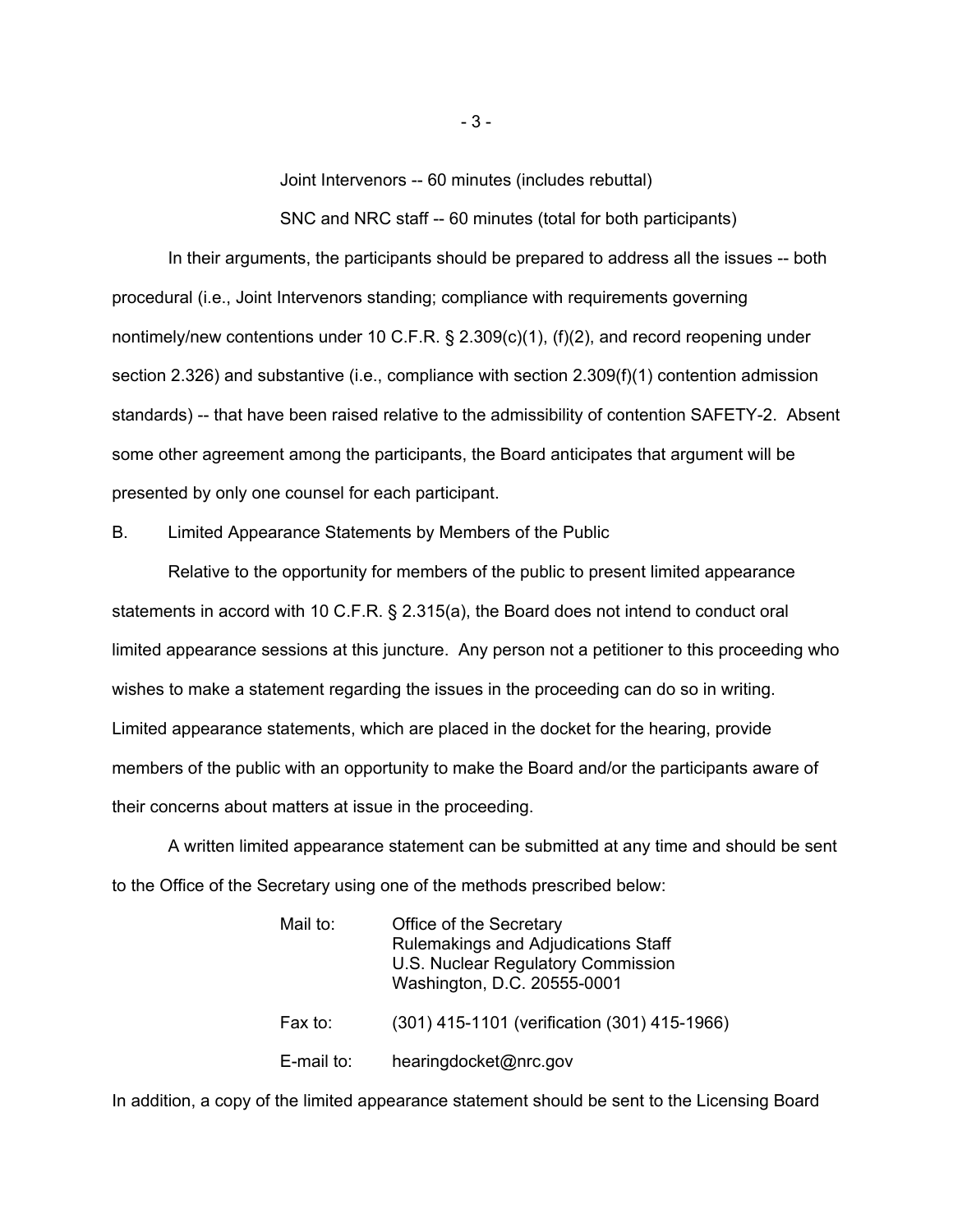Chairman using the same method at the address below:

- Mail to: Administrative Judge G. Paul Bollwerk, III Atomic Safety and Licensing Board Panel Mail Stop T-3F23 U.S. Nuclear Regulatory Commission Washington, D.C. 20555-0001 Fax to: (301) 415-5599 (verification (301) 415-7550)
- E-mail to: paul.bollwerk@nrc.gov

It is so ORDERED.

## FOR THE ATOMIC SAFETY AND LICENSING BOARD

*/RA/*

G. Paul Bollwerk, III **CHAIRMAN** 

Rockville, Maryland

September 3, 2010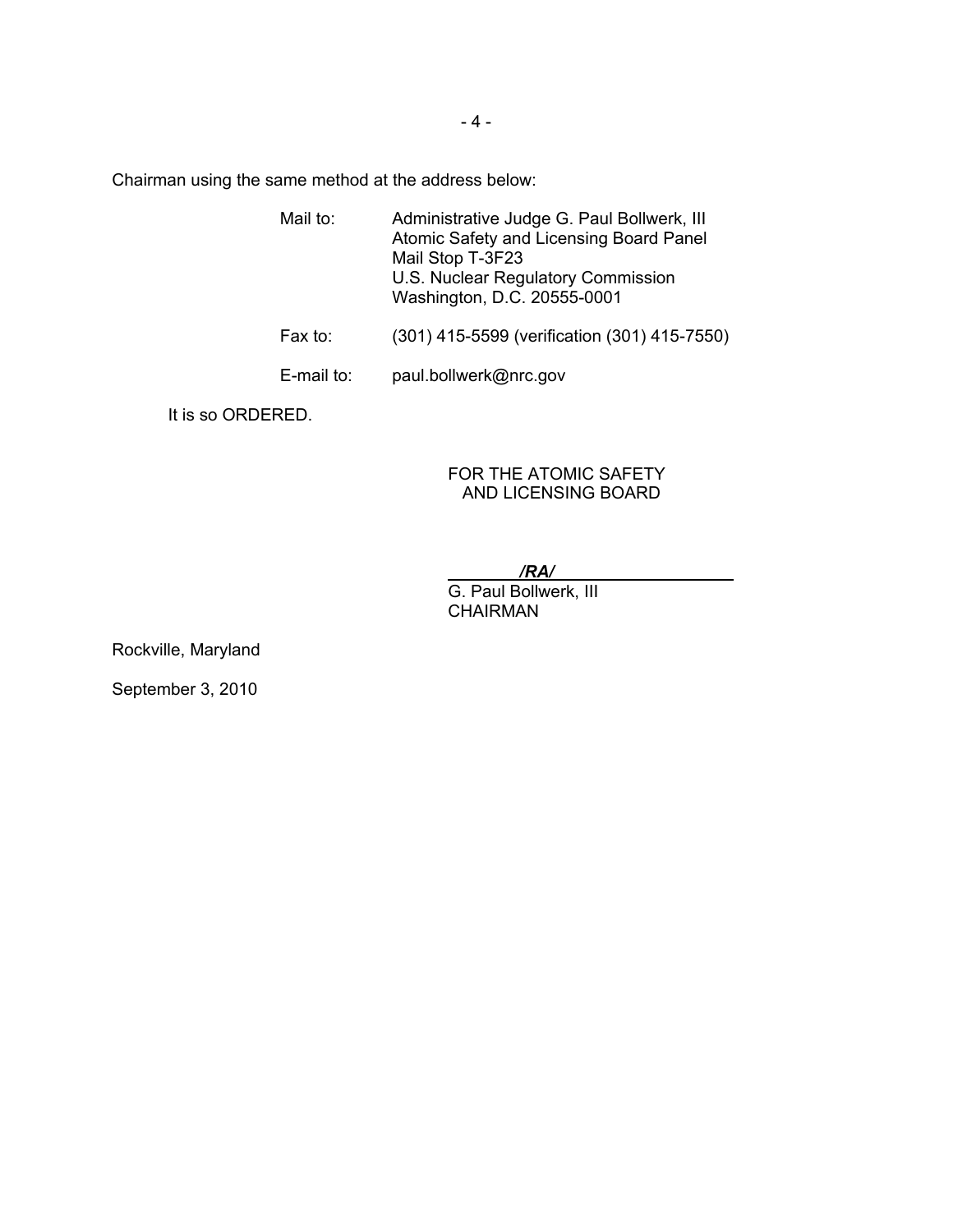## UNITED STATES OF AMERICA NUCLEAR REGULATORY COMMISSION

In the Matter of ) and the contract of  $\mathcal{L}$  $)$ SOUTHERN NUCLEAR OPERATING COMPANY ) Docket Nos. 52-025 and 52-026-COL (Vogtle) )  $)$ 

) ASLBP No. 10-903-01-COL-BD02

# CERTIFICATE OF SERVICE

I hereby certify that copies of the foregoing MEMORANDUM AND ORDER (INITIAL PREHEARING CONFERENCE SCHEDULE; OPPORTUNITY FOR WRITTEN LIMITED APPEARANCE STATEMENTS) have been served upon the following persons by Electronic Information Exchange.

U.S. Nuclear Regulatory Commission Atomic Safety and Licensing Board Panel Mail Stop - T-3 F23 U.S. Nuclear Regulatory Commission Washington, DC 20555-0001

G. Paul Bollwerk, III, Chair Administrative Judge E-mail: paul.bollwerk@nrc.gov

Nicholas G. Trikouros Administrative Judge E-mail: ngt@nrc.gov

James F. Jackson Administrative Judge E-mail: jxj2@nrc.gov jackson538@comcast.net james.jackson@nrc.gov

Wen Bu, Law Clerk, ASLBP E-mail: wen.bu@nrc.gov

U.S. Nuclear Regulatory Commission Office of the General Counsel Mail Stop - O-15 D21 Washington, DC 20555-0001 Marian Zobler, Esq. Ann P. Hodgdon, Esq. Sara Kirkwood, Esq. Patrick A. Moulding, Esq. Sarah Price, Esq. Carol H. Lazar, Esq. Jessica Bielecki, Esq. Stephanie Liaw, Esq. Joseph Gilman, Paralegal E-mail: marian.zobler@nrc.gov;aph@nrc.gov; Sara.Kirkwood@nrc.gov; patrick.moulding@nrc.gov; sap1@nrc.gov jsg1@nrc.gov;Carol.Lazar@nrc.gov; jessica.bielecki@nrc.gov; stephanie.liaw@nrc.gov

OGC Mail Center: Members of this office have received a copy of this filing by EIE service.

U.S. Nuclear Regulatory Commission Office of Commission Appellate Adjudication Mail Stop: O-16C1 Washington, DC 20555-0001 E-mail: ocaamail@nrc.gov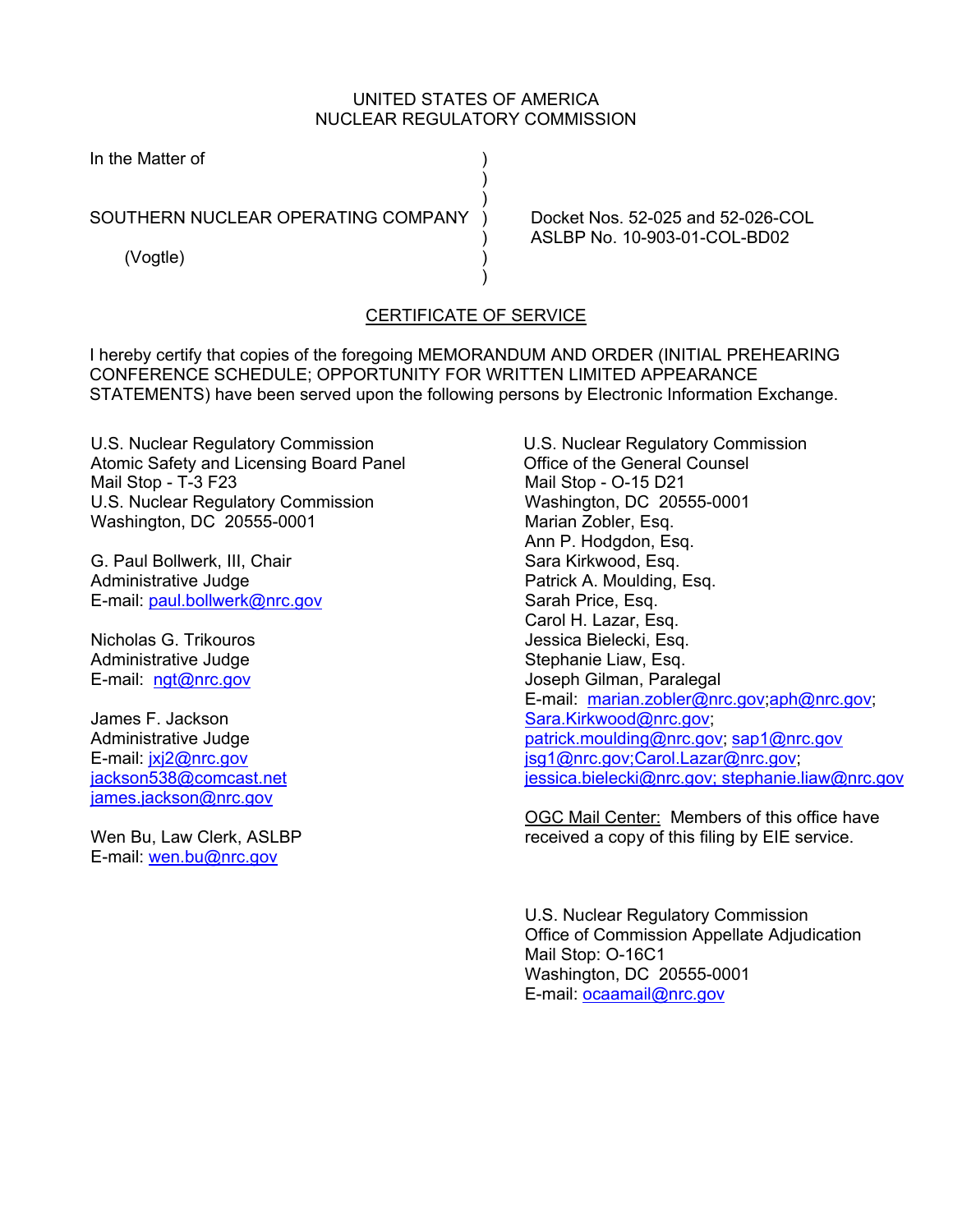### Docket Nos. 52-025 and 52-026-COL MEMORANDUM AND ORDER (INITIAL PREHEARING CONFERENCE SCHEDULE; OPPORTUNITY FOR WRITTEN LIMITED APPEARANCE STATEMENTS)

Moanica M. Caston, Esq. Southern Nuclear Operating Company, Inc. 40 Inverness Center Parkway P.O. Box 1295, Bin B-022 Birmingham, AL 35201-1295 E-mail: mcaston@southernco.com

Kathryn M. Sutton, Esq. Steven P. Frantz, Esq. Paul M. Bessette, Esq. Mary Freeze, Legal Secretary Angela M. Perry, Legal Secretary Morgan, Lewis & Bockius, LLP Co-Counsel for Southern Nuclear Operating Co., Inc. 1111 Pennsylvania Ave., NW Washington, DC 20004 E-mail: ksutton@morganlewis.com sfrantz@morganlewis.com pbessette@morganlewis.com mfreeze@morganlewis.com angela.perry@morganlewis.com

Atlanta Women's Action for New Directions (WAND), Blue Ridge Environmental Defense League (BREDL), Center for Sustainable Coast (CSC), Savannah Riverkeeper and Southern Alliance for Clean Energy (SACE)

Turner Environmental Law Clinic Emory University School of Law 1301 Clifton Road Atlanta, GA 30322 Lawrence Sanders, Esq. E-mail: lsande3@emory.edu Mindy Goldstein E-mail: magolds@emory.edu

Kenneth C. Hairston, Esq. M. Stanford Blanton, Esq. Peter D. LeJeune, Esq. Chad Pilcher, Esq. Millicent Ronnlund Balch & Bingham LLP 1710 Sixth Avenue North Birmingham, Alabama 35203-2014 E-mail: kchairston@balch.com; sblanton@balch.com; plejeune@balch.com; cpilcher@balch.com; mronnlund@balch.com

C. Grady Moore, III, Esq. Balch & Bingham, LLP 1901 6TH Avenue, Suite 2600 Birmingham, AL 35203 Leslie Garrett Allen, Esq. E-mail: gmoore@balch.com E-mail: lgallen@balch.com

Robert B. Haemer, Esq. Pillsbury Winthrop Shaw Pittman LLP 2300 N Street, NW Washington, DC 20037-1122 E-mail: robert.haemer@pillsburylaw.com

James B. Dougherty, Esq. Center for Sustainable Coast (CSC), Savannah Riverkeeper, Southern Alliance for Clean Energy, Georgia Women's Action for New Directions, and Blue Ridge Environmental Defense League 709 3rd Street, SW Washington, DC 20024 E-mail: jimdougherty@aol.com